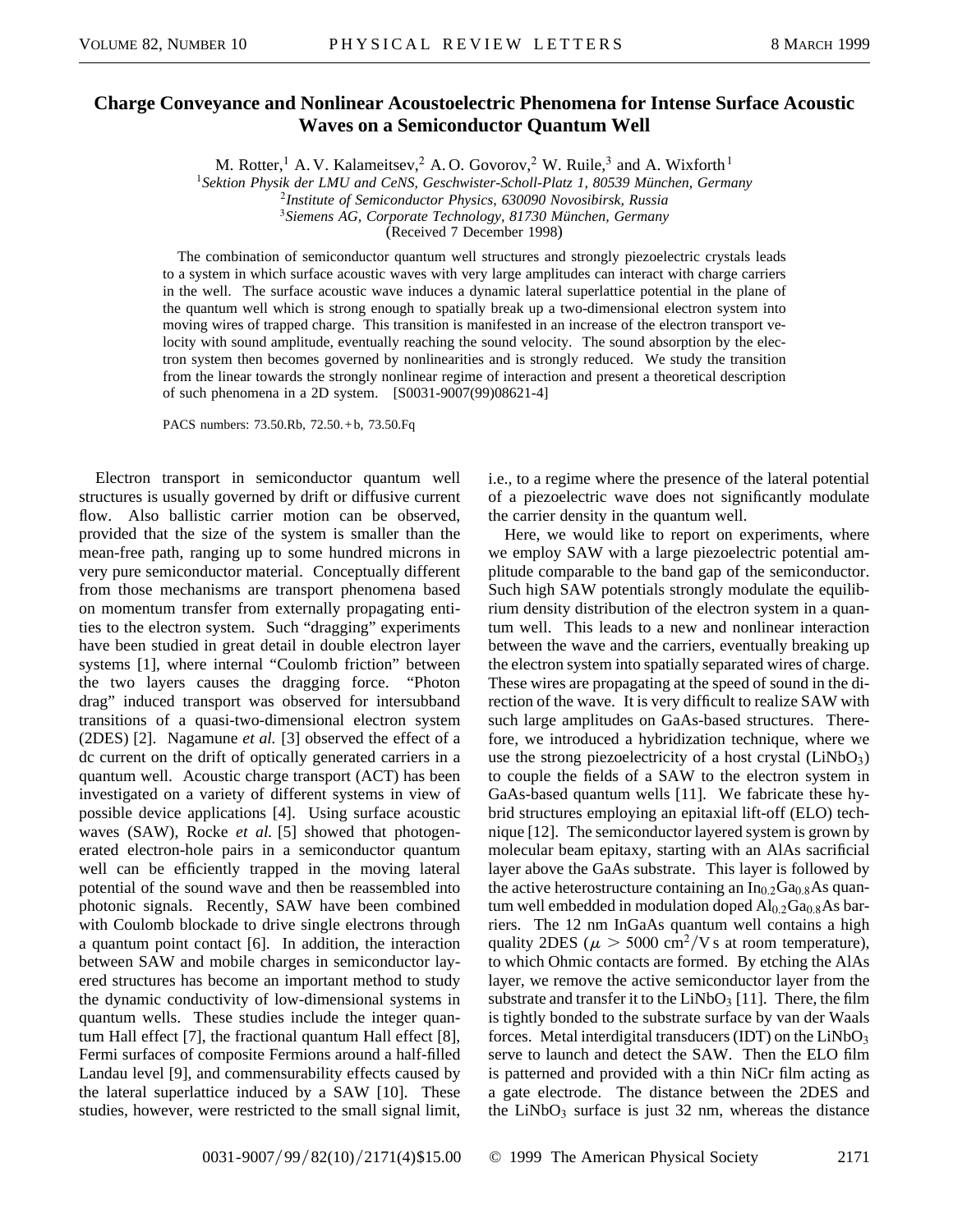between the 2DES and the gate electrode is 450 nm in order to reduce the screening of the SAW fields by the electrode. To examine the transport properties of the electron system in the traveling acoustic wave, we developed the sample geometry shown in Fig. 1. A continuous rf signal is applied to the left IDT and generates a continuous SAW. The center part of the ELO film represents the transport region, where electrons are traveling in the wave potential. A corresponding transport gate is used to control the electron density  $N_s$  (Fig. 1). For optimum transport conditions, a negative transport voltage  $V_t = -8$  V is applied to this gate, such that the electron system is nearly depleted. To charge the traveling wave potential wells with electrons, a narrow injection gate is used, as indicated in Fig. 1. Removing the otherwise negative bias at this gate for a short moment (0.3  $\mu$ s) injects charge into the potential wells of the SAW. The traveling lateral potential wells of the SAW flush a certain amount of these electrons into the transport region, where they can be completely trapped in the valleys of the SAW potential. When leaving the transport channel, they are swept into the region of a third gate, acting as a Schottky diode charge detector, which can be read out with an oscilloscope.

Figure 2 shows this detected transport signal as a function of time and SAW intensity at room temperature. In this case the frequency is  $f = 340$  MHz, corresponding to a SAW wavelength of about  $\lambda = 10 \mu$ m. The lowest trace displays the voltage applied to the injection gate (right vertical axis) showing that electrons are injected for  $\Delta t = 335$  ns. The upper family of traces represents the detected charge signal for different SAW intensities, where the lowest trace corresponds to the highest rf power (30.5 dBm, corresponding to 72 W/m). At this high power, a large signal is detected at the read-out gate after a delay time of 650 ns. Remarkably, with decreasing SAW



FIG. 1. Schematic sketch of a cut through the symmetry axis along the SAW propagation direction of the sample. The thin GaAs film (not drawn to scale) is partially covered by gate electrodes. Also shown is a schematic picture of the conduction band  $E<sub>C</sub>$  being modulated by the SAW potential at the time of charge injection. The vertical layer system, including the vertical conduction band structure, is also displayed.

amplitude, the detected signal broadens and the time delay between injection and detection increases significantly.

In order to understand these phenomena we developed a nonlinear theory for the acoustoelectric interaction in 2D [13]. Most of the former theoretical studies [14] on the SAW absorption and the drag in 2D electron systems relate to the linear regime of the interaction, when the equilibrium electron density  $N_s$  is much larger than the perturbation  $\delta n_s(x, t)$  caused by the SAW. Here *t* and *x* are the time and the in-plane coordinate along the SAW-propagation direction, respectively. However, in our system, the SAW amplitude is so large that we have to consider nonlinear phenomena. In a simple approach, the surface electron current is well described by the Drude model,  $j(x, t) =$  $\sigma(x, t)E_x(x, t)$ , where  $\sigma(x, t) = e \mu n_s(x, t)$  is the sheet conductivity,  $\mu$  is the mobility,  $n_s(x, t)$  is the modulated electron density, and  $E_x$  is the in-plane electric field. To make the problem self-consistent we write  $E_x =$  $E_{\text{SAW}} + E_{\text{ind}}$ , where  $E_{\text{SAW}}$  and  $E_{\text{ind}}$  are created by the SAW and the perturbed electron density  $n<sub>s</sub>(x, t)$ , respectively. The electric field of the SAW has the usual form  $E_{\text{SAW}} = E_0 \sin(kx - \omega t)$ , where *k* denotes the SAW wave vector. Then, the potential induced by the electron plasma  $\phi_{\text{ind}}$  is determined by the function  $n_s(x, t)$ . The



FIG. 2. Injection gate voltage and signal at the detection gate as a function of time at room temperature. Between each trace of the ACT signal, the applied power was changed by 0.5 dB. For clarity, the curves are shifted against each other. The inset shows the measured transport velocity as a function of SAW power and the calculated velocity.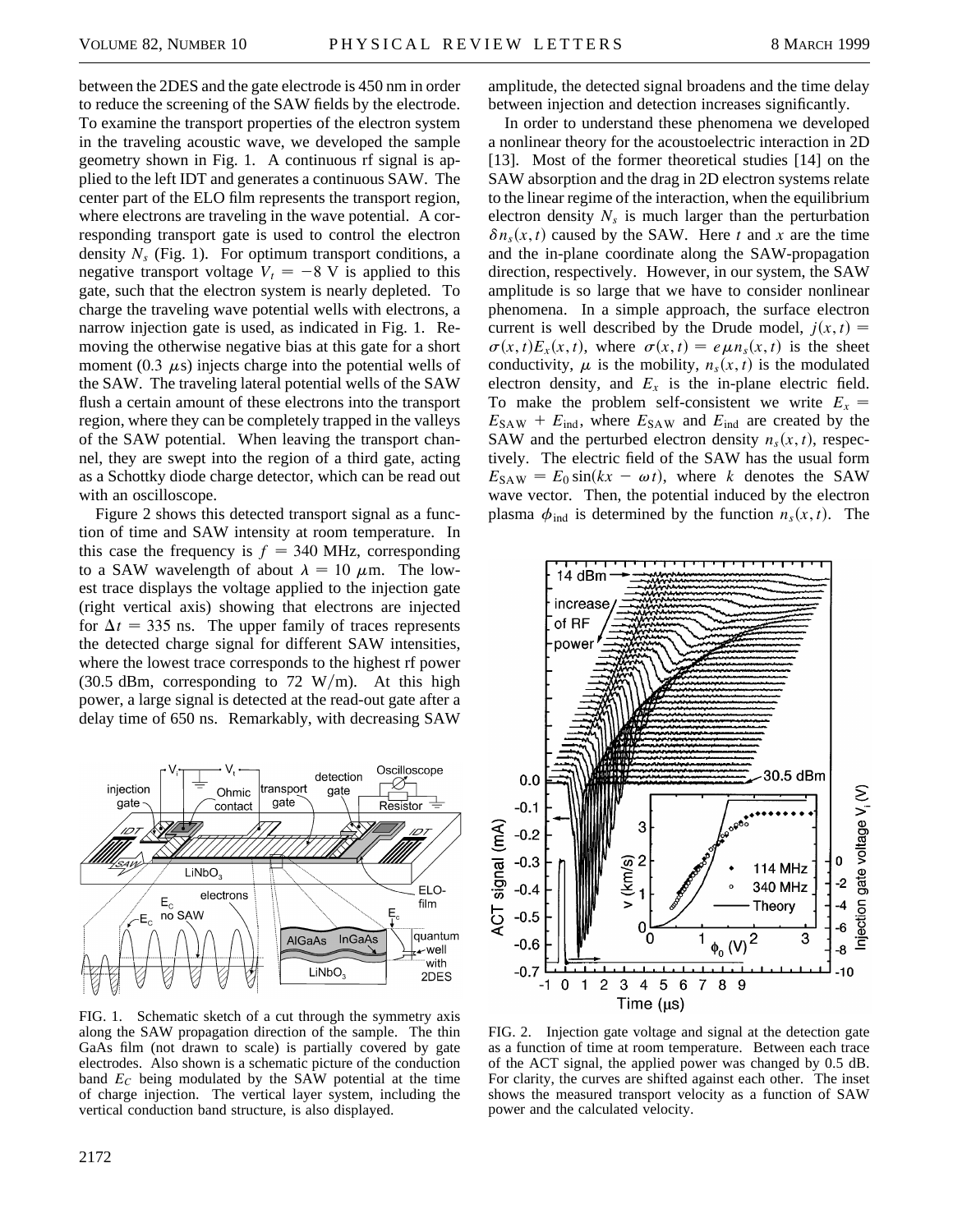Fourier transforms of these quantities are connected via  $\phi_{\text{ind}}(q, t) = -en_s(q, t)/[\epsilon_{\text{eff}}(|q|)|q|]$  [15], where the effective dielectric constant  $\epsilon_{eff}(|q|) = \epsilon_0(\epsilon_p + \epsilon_p)$  $\epsilon_s$  coth  $|q|a$ , and  $\epsilon_p$  and  $\epsilon_s$  are the dielectric constants of the piezoelectric and semiconductor crystals, respectively. *a* is the distance between the 2DES and the gate.  $n_s(x, t)$  is described by the continuity equation  $e\partial r_s/\partial t - \partial f/\partial x = 0$ . All quantities in our equations depend only on  $(x - vt)$ , where v denotes the SAW velocity. Thus we can introduce a new variable  $x_1 = x - vt$ . The resulting equation for  $n_s(x_1)$  turns out to be both nonlinear and nonlocal. In a gated system, such as in our case, we can simplify this equation in the long wavelength limit  $ka \ll 1$  [16]. In this limit the connection between  $\phi_{\text{ind}}$  and  $n_s$  becomes local,  $\phi_{\text{ind}}(x_1) = -e a n_s(x_1) / (\epsilon_0 \epsilon_s)$ . Then, after one integration in the continuity equation, we get

$$
en_s\mu\left[\frac{ea}{\epsilon_0\epsilon_s}\frac{dn_s}{dx_1}+E_0\sin(kx_1)\right]+evn_s=A_0,\quad (1)
$$

where  $A_0$  is a constant. The solution of Eq. (1) should be periodic and continuous. Numerical solutions for various average 2D densities  $N_s = \langle n_e(x_1) \rangle$  are shown in the inset of Fig. 3. Here the brackets  $\langle \cdots \rangle$  denote the average over  $\lambda$ . It can be seen that the electron system forms separated stripes for small values of  $N_s$ .  $\Phi_0 = E_0/k$  is the amplitude of the SAW potential. It follows from Eq. (1) that in the regime of separated strips  $A_0 = 0$ , and the average local velocity of the electron plasma,  $\langle v_e(x_1) \rangle = \langle i \rangle / eN_s$ , is at its maximum and equal to the sound velocity  $v$ .

In the inset of Fig. 2 we plot the experimental data for the average velocity of the conveyed electrons as calculated from the length of the transport channel (2 mm) and the delay time of the maximum of the charge signal. With increasing SAW intensity, this velocity also increases and eventually saturates at the SAW velocity. Two sets of data taken at  $f = 340$  MHz and  $f =$ 114 MHz are shown. The potential  $\Phi_0$  is calculated from the SAW intensity  $I_{SAW}$ . Also depicted in the inset is the result of our numerical calculation of the average velocity using the parameters  $N_s = 2.5 \times 10^{10}$  cm<sup>-2</sup> and  $\mu =$  $5000 \text{ cm}^2/\text{V s}$ . Our relatively simple model reproduces the experimental behavior very well. The saturation of  $v_e$  reflects the formation of electron stripes.

The SAW piezoelectric fields can be so strong that a bunching of charge can occur in a formerly homogeneous electron system in the well. For this reason, we investigate the SAW transmission through a homogeneous electron system as a function of SAW power. As has been shown before [14] in the small signal limit, the attenuation of the SAW depends on the sheet conductivity of the 2DES, exhibiting a maximum at a certain conductivity  $\sigma_m$ . For large SAW intensities, however, the attenuation  $\Gamma$  behaves quite differently:  $\Gamma$  is strongly reduced



FIG. 3. Measured attenuation and velocity change of a SAW as a function of gate voltage for different rf power. The lower part shows the calculated attenuation as a function of the carrier concentration  $N_s$ . In the inset we plot the calculated local carrier concentration  $n<sub>s</sub>$  as a function of the in-plane coordinate for different total carrier concentration *Ns*. The numbers attached to the plots correspond to  $N<sub>s</sub>$  in units of  $10^{10}$  cm<sup>-2</sup>.

with increasing SAW power and the maximum attenuation shifts to smaller gate bias and thus higher conductivity. This experimental finding is shown in Fig. 3, where we plot the electronic SAW attenuation as a function of gate bias and for different SAW power levels. In this case, the sample is a hybrid in which a single homogeneous gate electrode is used to change the carrier concentration underneath.

The absorption of the SAW by the electrons is given by the quantity  $Q = \langle jE_{\text{SAW}} \rangle$ . When the electron velocity  $v_e$ becomes equal to y, the SAW absorption *Q* also reaches its maximum,  $Q_{\text{max}} = ev^2 N_s / \mu$ . This can also be seen from the following: In the Drude model, the absorption can be written as  $Q = \langle jE_{\text{SAW}} \rangle = \langle m^* n_s(x) v_e^2(x) / \tau \rangle$ , where  $m^*$ and  $\tau$  are the effective electron mass and the relaxation